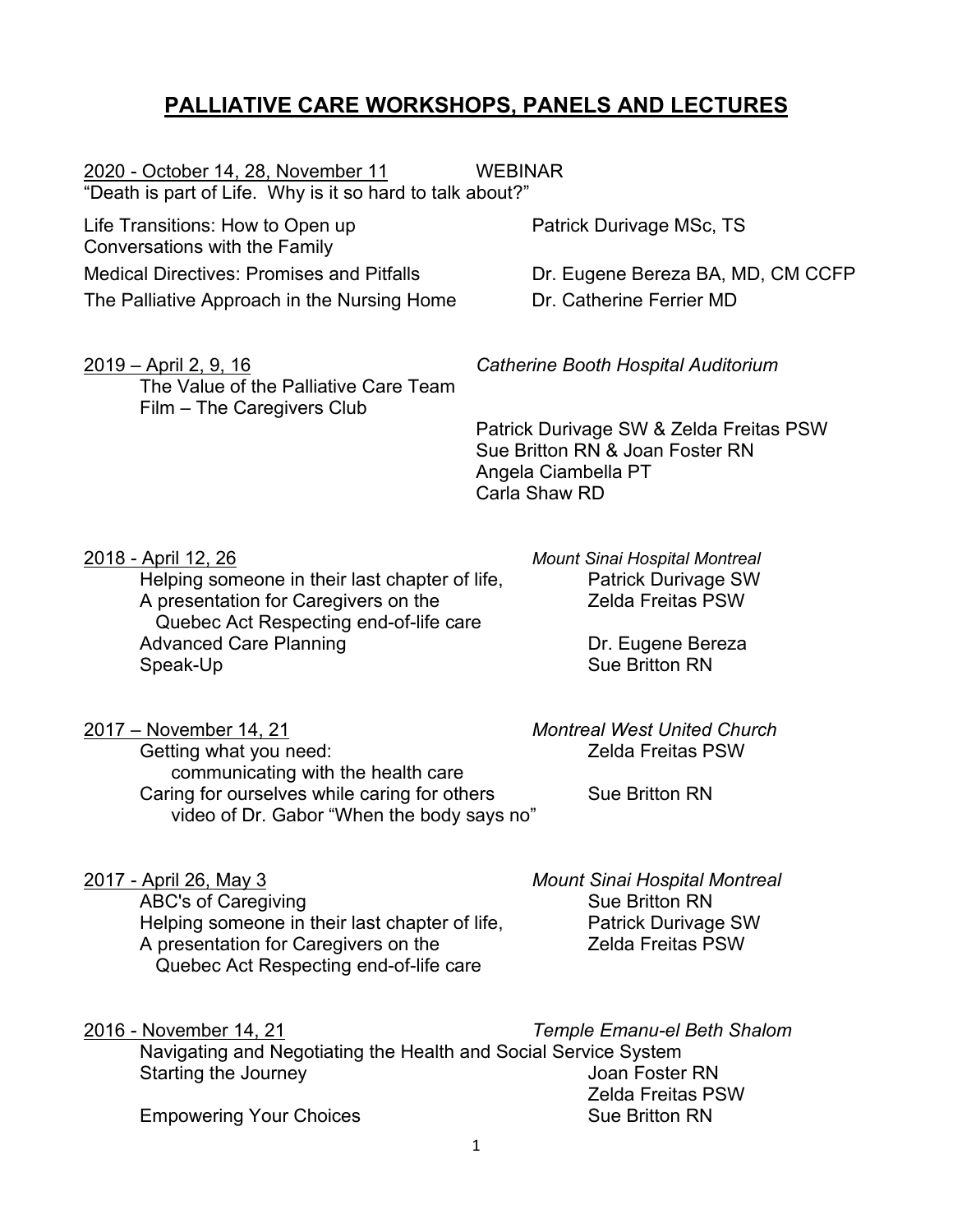2

2016 - April 4, 11, 18 *Temple Emanu-el Beth Shalom* Film "Little Stars" Discussion following The Dr Stephen Liben Julie Brouillard BScN, MA What Matters Most ("Lessons of Life" video) Christopher Mac Kinnon<br>Music & Art: Alive in the Home Samantha M. Borgal MA. Samantha M. Borgal MA, MTA Sarah Tevyaw MA, ATPQ

2015 - October 27, November 3, 10 *Temple Emanu-el Beth Shalom* Bridging the Gaps of End of Life Care Dr Manny Borod MD<br>The Last Chapter in the Book of Life Joan Foster BN & Zelda Freitas PSW Film: "Death makes Life Possible" Sue Britton RN

2015 - April 13, 20, 27 *Temple Emanu-el Beth Shalom* What you wanted to know about Hospitals **Dream Containst Dream Example 2** Dream MD

Zelda Freitas PSW

2014 - Sep 9 *Congress D Bourke* The Art of Dying **Dr. Peter Fenwick** 

Film "Endnotes" Sue Britton RN Joan Foster RN

Zelda Freitas PSW

2013 - Oct 7 *Temple Emanu-el Beth Shalom* Dr David Kuhl MD

2013 - November 25 *Temple Emanu-el Beth Shalom* Communication - A guide for Caregivers **Following Communication - A guide for Caregivers** 

Navigating the System

Death Cafe **Kit Racette BSc** 

2014 - May 5 *Centre Green*

but were afraid to ask "Being Mortal: Medicine and What Matters Sue Britton RN & in the End" Frontline with Atul Gawande Zelda Freitas PSW Advocating for Excellent Care **Accellent Care** Joan Foster RN

An End of Life Choice-Film "Dying Wish" Sue Britton RN

The Last Chapter in the Book of Life

2014 - November 5, 12, 19 *Temple Emanu-el Beth Shalom*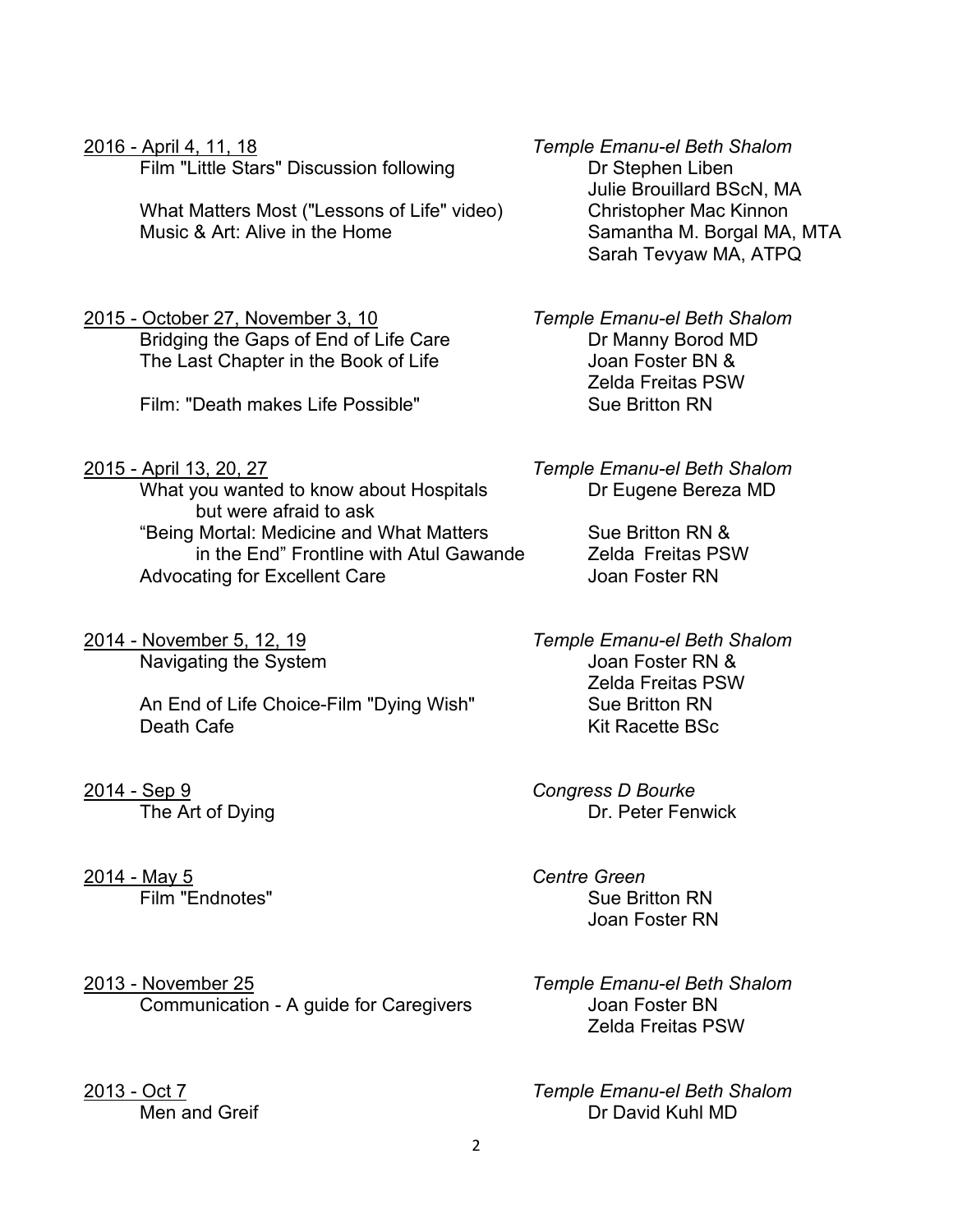Changing Lanes: Transitions in a Joan Foster RN & life Threatening Illness Grief and Loss for Patient & Family Dr Marc Hamel PhD

Advance Care Planning **Sue Britton RN** Sue Britton RN

2012 - Oct 8 *Congress David Bourke* Staged reading of play by Nell Dunn Dr. Michael Dworkind

2013 - April 9, 16, 23 *Temple Emanu-el Beth Shalom* Christopher MacKinnon MA OPQ Zelda Freitas PSW

> Anita Mountjoy RN Sue Britton RN Zelda Freitas SW

2012 – April 18 & 25 *Temple Emanu-el Beth Shalom* Challenges of Caregiving – caring for the Sue Britton RN Whole person-mind, body and Spirit Joan Foster BN

2011 – October 23, November 6 & 29 *Unitarian Church* ABC's of Palliative Care – video of Sue Britton RN Dr. Balfour Mount The Multidisciplinary Team of Health Care Zelda Freitas PSW A Caregiver's Journey Laura Boroditsky BA, MA, EMBA

2011 – April 5 & 12 *Mount Sinai Hospital* ABC's of Palliative Care – video of Dr. Balfour Mount The Multidisciplinary Team The Multidisciplinary Team A Caregiver's Journey Laura Boroditsky BA, MA, EMBA

2010 – October 5 Tanna Schulich Hall, McGill

2010 - April 20 *Wellness Centre JGH*

Zelda FreitasSW More Challenges of Caregiving ...... The above 3 did the presentation together

The ABC's of Palliative Care **Dr. Ciaran O'Boyle MD** 

ABC's of Palliative Care **Dr. Balfour Mount MD** Rose de Angelis RN, MDc(A) CHPCN(C) Laura Boroditsky BA, MA, EMBA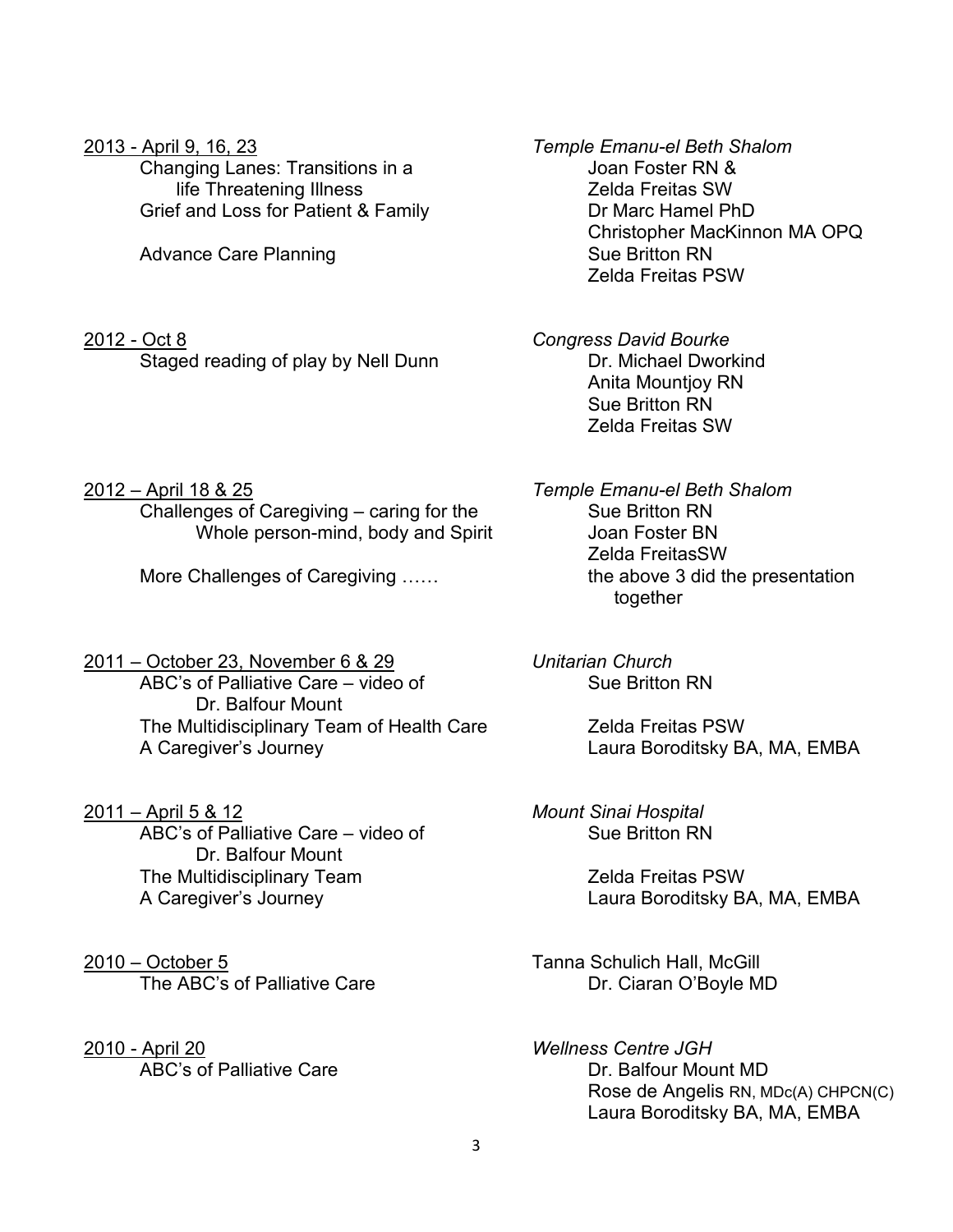2009 – October 27, November 3 & 10 *Mount Sinai Hospital*

"Changing Lanes" Transition in a Life Threatening Illness **Medical Factors Sue Britton RN** Patient and Family Factors Zelda Freitas PSW System Factors

2009 – April 20 *Montreal General Hospital* The R. David Bourke Memorial End of Life Decisions – Yours to Make Dr. Eugene Bereza MD

2008 – November 5, 12 & 19 *Mount Sinai Hospital* Palliative Care 101 **Discriming the Care 101** Joan Foster BN film "Boundaries" film "Home Visit" Palliative Care Never Ends **Zelda Freitas PSW** film "Missed Opportunities"

2008 – April 8 & 15 *Mount Sinai Hospital* Ethical Dilemmas & Palliative Care **DR. Manny Borod MD** Advanced Directives – Controlling Your Jane Chambers Evan N.MSc (A) Life in Difficult Times

2007 – November 18 - Morning Workshops *Montreal General Hospital* The R. David Bourke Memorial Welcome Dr. Richard Cruess ND Animating our Challenges Mona Rutenberg MA, ATR, ATPQ &

Accessing the System, Creating The Controller and Treitas SW Creating your Own Honouring the Losses **Example 20** Exercise Dawn Cruchet BN, MEd, CT Long Term Aspects of Palliative Care Sue Britton RN & Joan Foster BN

2007 – March 6, 13, 20 *Mount Sinai Hospital Montreal* Ethical Dilemmas & Palliative Care **DR. Manny Borod MD** Home vs. Hospital: Exploring the Options Joan Foster BN Communications in Palliative Care Sue Britton RN

2006 – November 26 *Temple Emanu-El-Beth Sholom*. The R. David Bourke Memorial "Life in the Balance The Calculus Control of the Balance Dr. Marla Shapiro

Palliative Care is not LESS Care **Joan Foster BN & Zelda Freitas PSW** 

Dr. Manny Borod MD Sondra Goldman MA, ATR, ATPQ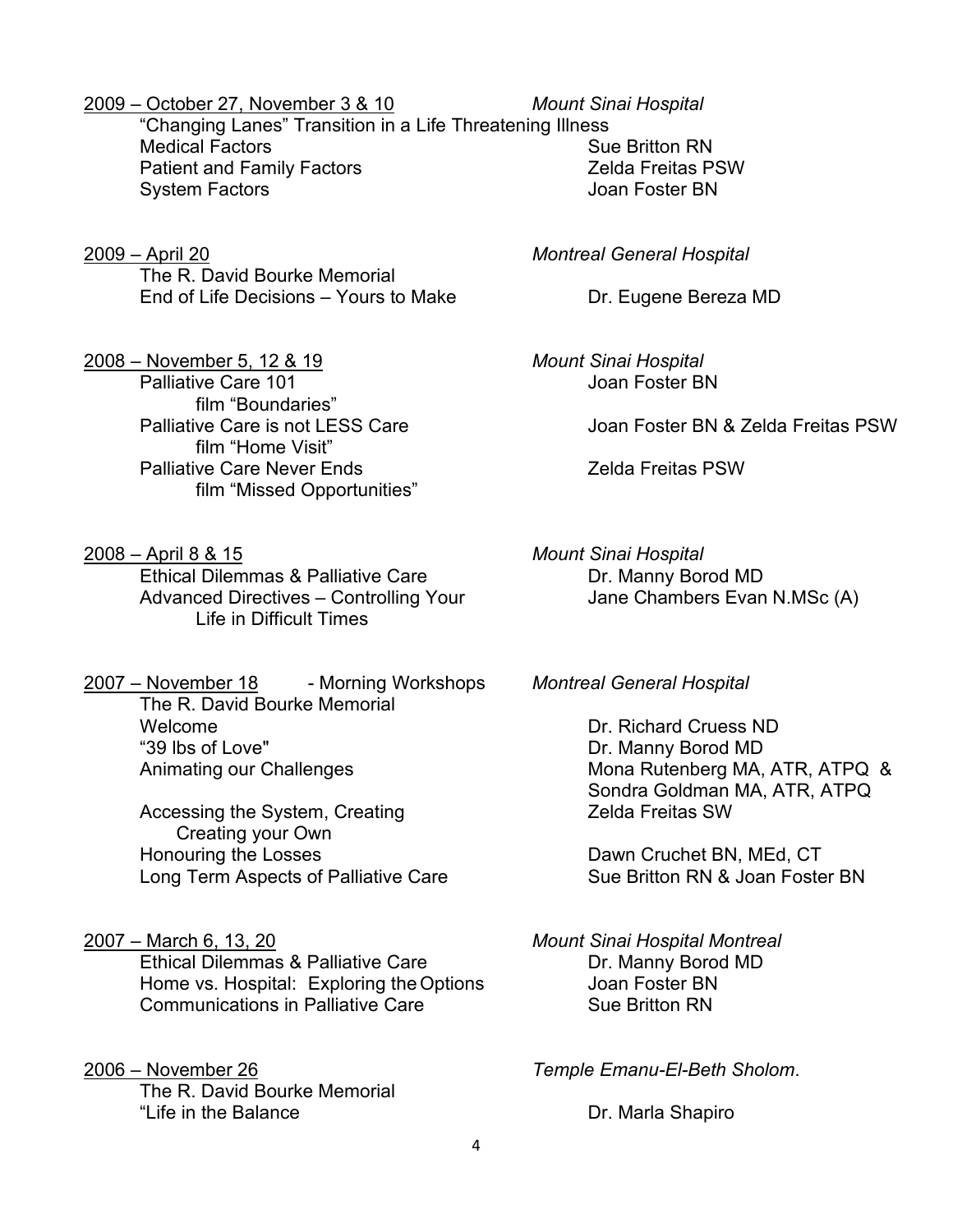2006 – November 7, 14, 21 *Ste-Genevieive United Church* "Give Me Your Hands" Joan Foster BN "The First Snowfall – Saying Goodbye" Sue Britton RN "Kids Care" Dawn Cruchet BN, MEd, CT

2006 – March 21,28 April 4 *Temple Emanu-El-Beth Sholom* Films followed by discussions "Mr. Mergler's Gift" Dawn Cruchet BN, MEd, CT "Laugh Your Way to Health" Sue Britton RN "Give Me Your Hands"

2005 – November 8, 15, 22 *Montreal West United Church* Films followed by discussions "Give Me Your Hands" Joan Foster BN "Laugh Your Way to Health **Internal Control** Joan Foster BN "Mr. Mergler's Gift" Dawn Cruchet BN, MEd, CT

2005 – November 7 Panel *Tanna Schulich Hall, McGill* The R. David Bourke Memorial **Internal Ida Haedel** The Healing Power of Music **Network Contract Contract Dean Don McLean &** 

- 2005 February 23, March 2, 9 *Unitarian Church of Montreal* Overview of Palliative Care Sue Britton RN Home vs. Hospital: Exploring the **Interpretent Contract Contract Provide** Joan Foster BN **Options** Communication in Palliative Care The Suzanne O'Brien MA
- 2004 November 2, 16, 23 *St. Mary's Hospital* Coping with the Challenges of Caregiving Foster BN<br>The Power of Grief Stephen Challenges of Caregiving The Power of Grief B Communication in Palliative Care The Suzanne O'Brien MA

2004 – October 19 Panel *St. Andrew's Dominion Douglas* The R. David Bourke Memorial End of Life Decisions - Carolyn Ells PhD

- Dr. Martin Chasen Moderator **Dr. Bernard Shapiro** 
	-

Dawn Cruchet BN, MEd, CT

Yours to Make **Dr. Peter Goldberg MD** Moderator Dr. Richard L. Cruess MD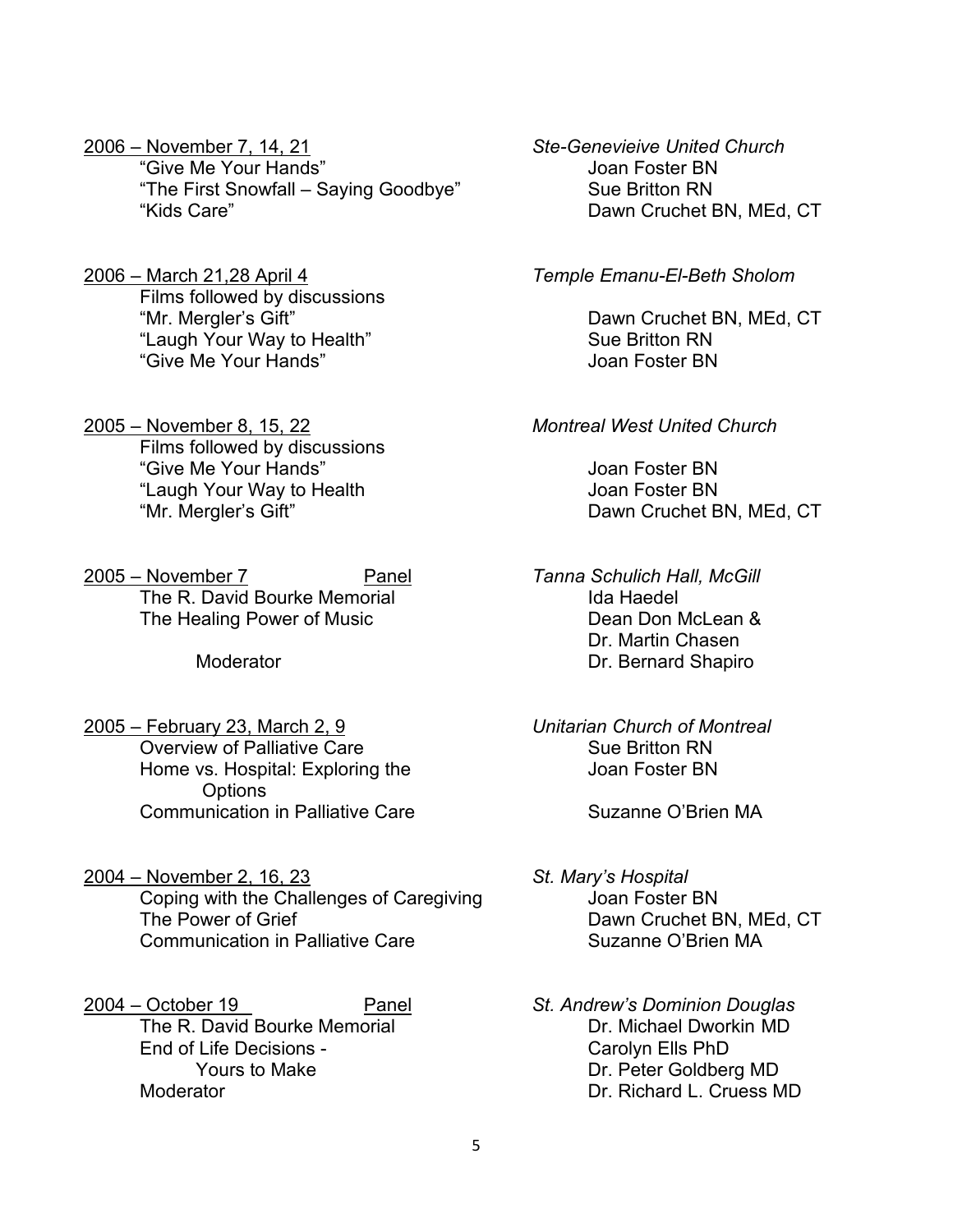- 2004 March 16 & 23 *Montreal West United Church* Endnotes followed by discussion Suzanne O'Brien Communication – What to say when you Don't know what to say
- 2003 November 3 Panel *Temple Emanu-El-Beth Sholom* Mind, Body and Spirit **Rabbi Leigh Lerner PhD**

2003 – October 21 Panel *St. Andrew's Dominion Douglas* The R. David Bourke Memorial The R. David Bourke Memorial<br>Mind. Body. and Spirit: The Power of Grief The Yyonne ClarkMSW. MFT. CT Mind, Body, and Spirit: The Power of Grief

2003 – February 18, 25, March 4 *St. Peters, Town of Mt Royal* Challenges of Caregiving Challenges of Caregiving Challenges of Caregiving

2003 – February 3, 10 17 *Kirkland Library*

Coping with the Challenges of Caregiving Elinda Edgar PhD Communication in Palliative Care **Care Care Communication In Palliative Care** Simplifying End of Life Decision Making **Dr. Manny Borod MD &** 

2002 – November 17 All Day Workshop *Montreal General Hospital* Welcome **Kappy Flanders** Plenary – Living Wills – Where there is a Michael Dworkind MD Will, there's a way The Grief Journey **Dawn Cruchet BN, MEd** Demystifying Opiates Maureen Fitzgerald RN, ASPMN Ethics in Palliative Care Dr. Manny Borod MD Communicating with your Doctor Michael Kalin MD The Challenges of Caregiving *cancelled due to lack of participants* Communication avec votre médecin entrants de Benoit Deschamps MD Les enjeux des soins Judith Marchessault B ScN The Challenges of Caregiving The Challenges of Caregiving

- Healing Aspects of Palliative Care Mona Rutenberg MA, ATR, ATPQ Deborah Salmon MA, MTA, CMT Moderator Joan Foster BN
- Susan Upham, volunteer Moderator:  $\blacksquare$  Dawn Cruchet BN, Med, CT
- Judith Marchessault BScN Caring for the Caregiver **Caring for the Caregiver Caring Structure Caring Caring Caring Caring Caring Caring C**<br>Couise Mathieu-Primeau Louise Mathieu-Primeau
	- Suzanne O'Brien BSW
	-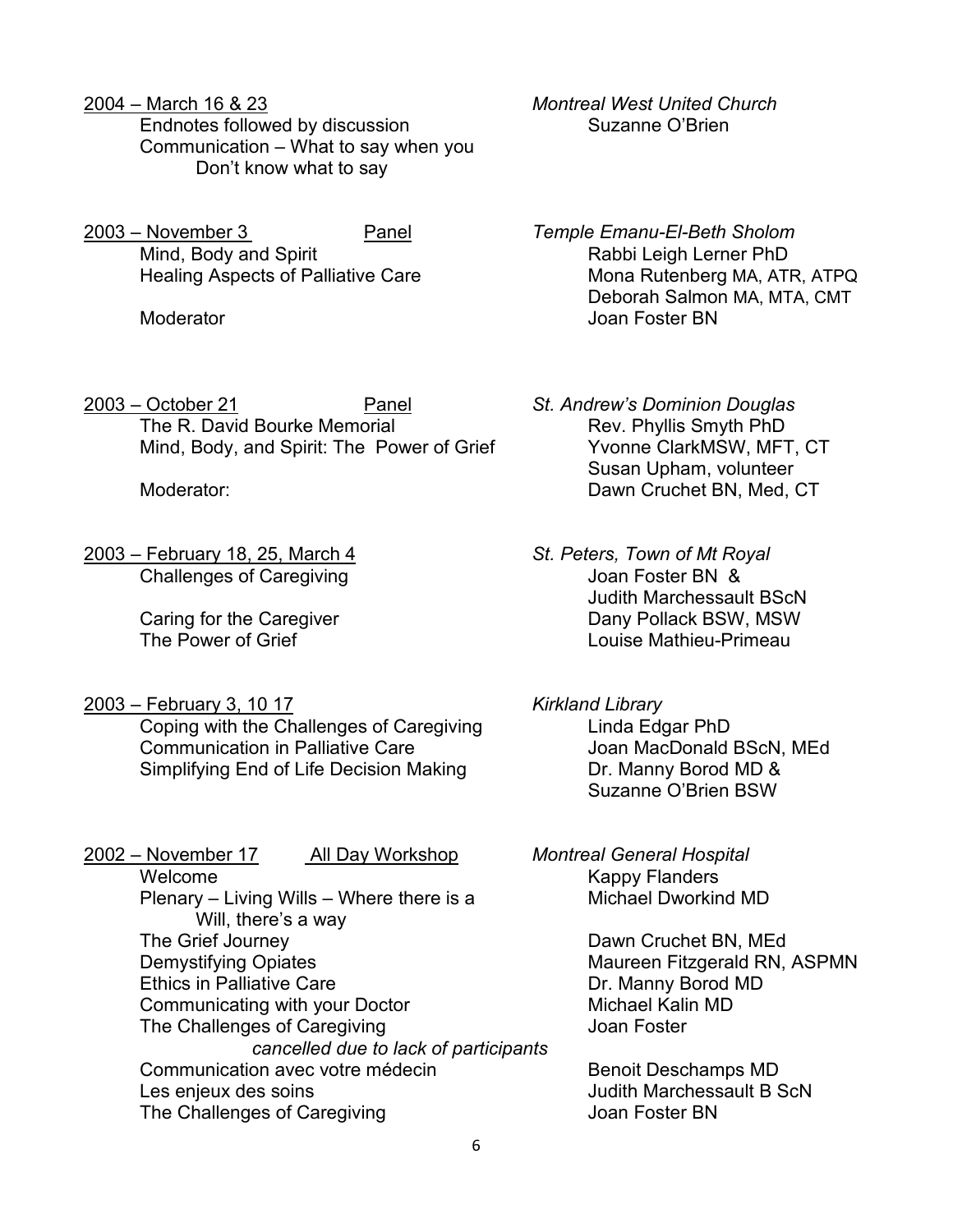- 2002 April 9, 16, 23 *St. Mary's Hospital Centre* **Communication in PC** Communication in PC
- 

2001 – November 20, 27, December 4 *Mount Sinai Hospital Montreal*  Hands on Care – the physical side Figure 3 Joan Foster of terminal illness The Grief Journey **Dawn Cruchet BN, MEd** Communication between you and your doctor **Dr. Ina Cummings MD** 

Ethics in Palliative Care **Dr. Manny Borod MD** The Dying Process **Dawn Cruchet BN, meD** 

2002 – March 5, 12, 19 *Kirkland Library, West Island* Suzanne O'Brien BSW The Grief Journey The Grief Journey and American Changes Assembly MSc(N) The Dying Process **Dawn Cruchet BN, Med** 

Welcome **Kappy Flanders** Plenary Dr. Joe Schwarcz The Grief Journey **Dawn Cruchet BN, MEd** Communication<br>
Coping with the Challenges<br>
Coping with the Challenges<br>
Coping with the Challenges<br>
Copyright in the Challenges<br>
Copyright is abel Shuster N, BA Coping with the Challenges of Caregiving Hands on Care – the physical side Lois Hollingsworth BN, BA, MA of terminal illness Ethics in Palliative Care **Arrival Contract Contract Contract Contract Contract Contract Contract Contract Contr** 

Communication – What to say when Arlen Bonnar Mdiv

You don't know what to say The Grief Journey **Dawn Cruchet BN, MEd** 

2000 – May 16, 23, 3 *Montreal General Hospital* What about the Children? Helping Dawn Cruchet BN, MEd Children deal with Death Community Resources & Palliative Care **Secure 12** Joan Foster BN The Wellness Puzzle – Susan Wener Bed, NHC, MNLP Complementary Therapies

2000 – November 19 All Day Workshop *Montreal General Hospital*

2000 – November 13, 20 *Dollard des Ormeaux Town Hall*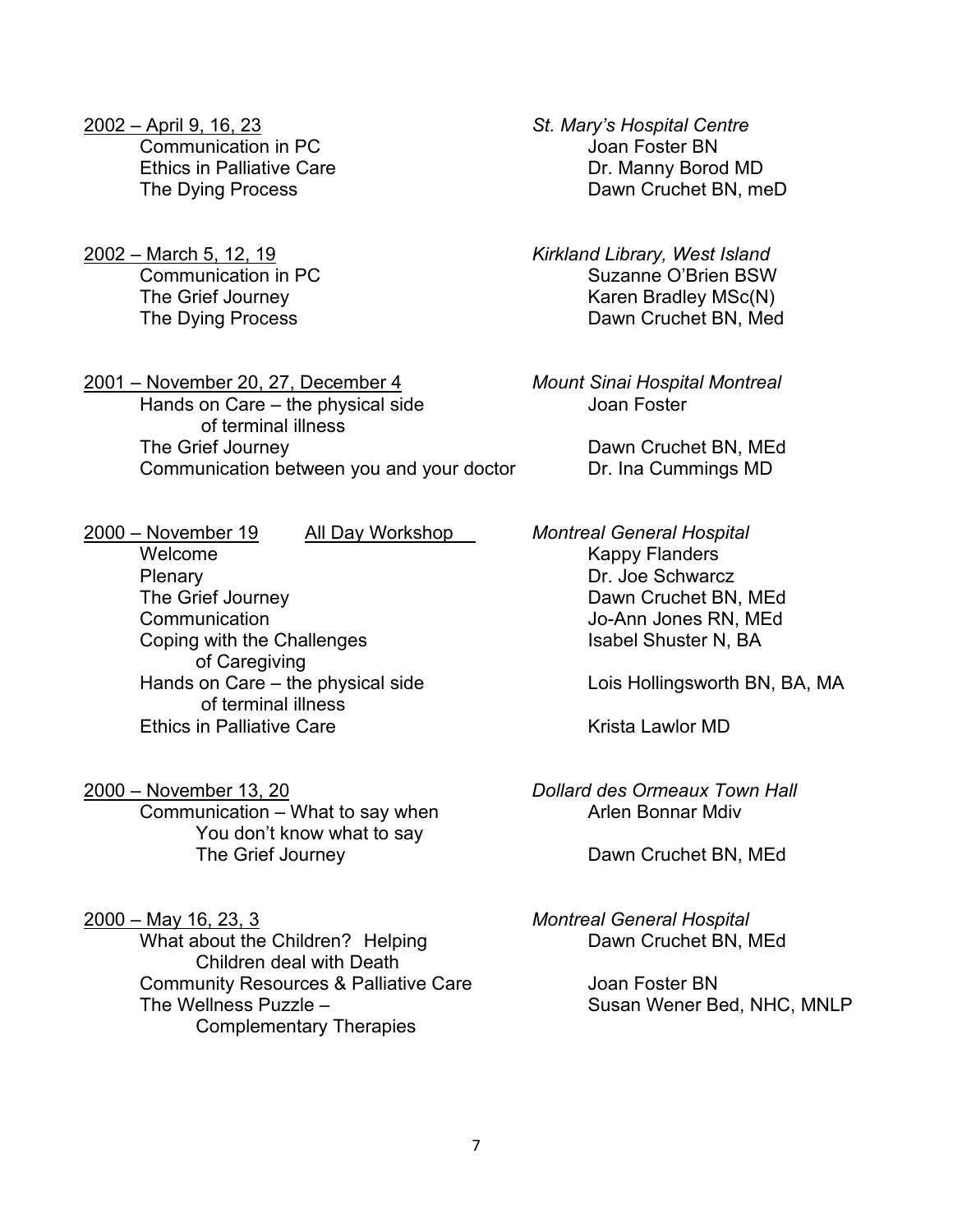2000 – April 4, 11, 18 - French *Montreal General Hospital*

Communication – Whay to say when Diane Lebeau rn You don't know what to say The Grief Journey The Grief Journey and American Control of Karen Bradley MSc(N)

2000 – March 29, April 5, 12 *Mt. Sinai Hospital Montreal* Endnotes & Discussion on Palliative Care Communication Jo-Ann Jones RN, MEd The Grief Journey **Dawn Cruchet BN, Med** 

1999 – November 10, 24, December 11 *Jewish General Hospital* Overview of Palliative Care **Care Care Contract Contract Contract Contract Contract Contract Contract Contract Contract Contract Contract Contract Contract Contract Contract Contract Contract Contract Contract Contract Con Communication Rev. Arlen Bonnar Mdiv** 

1999 – November 9, 16, 23 *Montreal General Hospital* Un aperçu des soins palliatifs **Communication Communication** Communication Rev. Arlen Bonnar Mdiv Les forces de deuil Louise Mathieu-Primeau

1999 – October 12, 19, 26 *Montreal General Hospital* Endnotes & Discussion on Palliative Care **Deborah Salmon MA, MTA, CMT** The Dying Process The Dawn Cruchet BN, Med, CT Patient & Family Empowerment **Patricia O'Rourke MA, FLE Dip** through Effective Communication

- 1999 May 25, June 1,8 *Montreal General Hospital* **Communication Rev. Arlen Bonnar MDiv**
- 1999 April 13, 20, 27 *Montreal General Hospital*

Enjeux & Discussion on Palliative Care Catherine Oliver N, MSC(a)

Music Therapy & PC **Deborah Salmon MA, MTA, CMT &** Natalie Leduc MTA, MCAT

Dawn Cruchet BN, Med & joint Support for the Family Sue Britton RN workshop Music Therapy & Palliative Care **Each Care Communist Control** Deborah Salmon MA MTA, CMT

Dawn Cruchet BN Med & joint<br>Sue Britton RN merksh Support for the Family Support for the Family Sue Britton RN workshop Communication Rev. Arlen Bonnar MDIV Music Therapy & Palliative Care **Deborah Salmon MA, MTA, CMT**